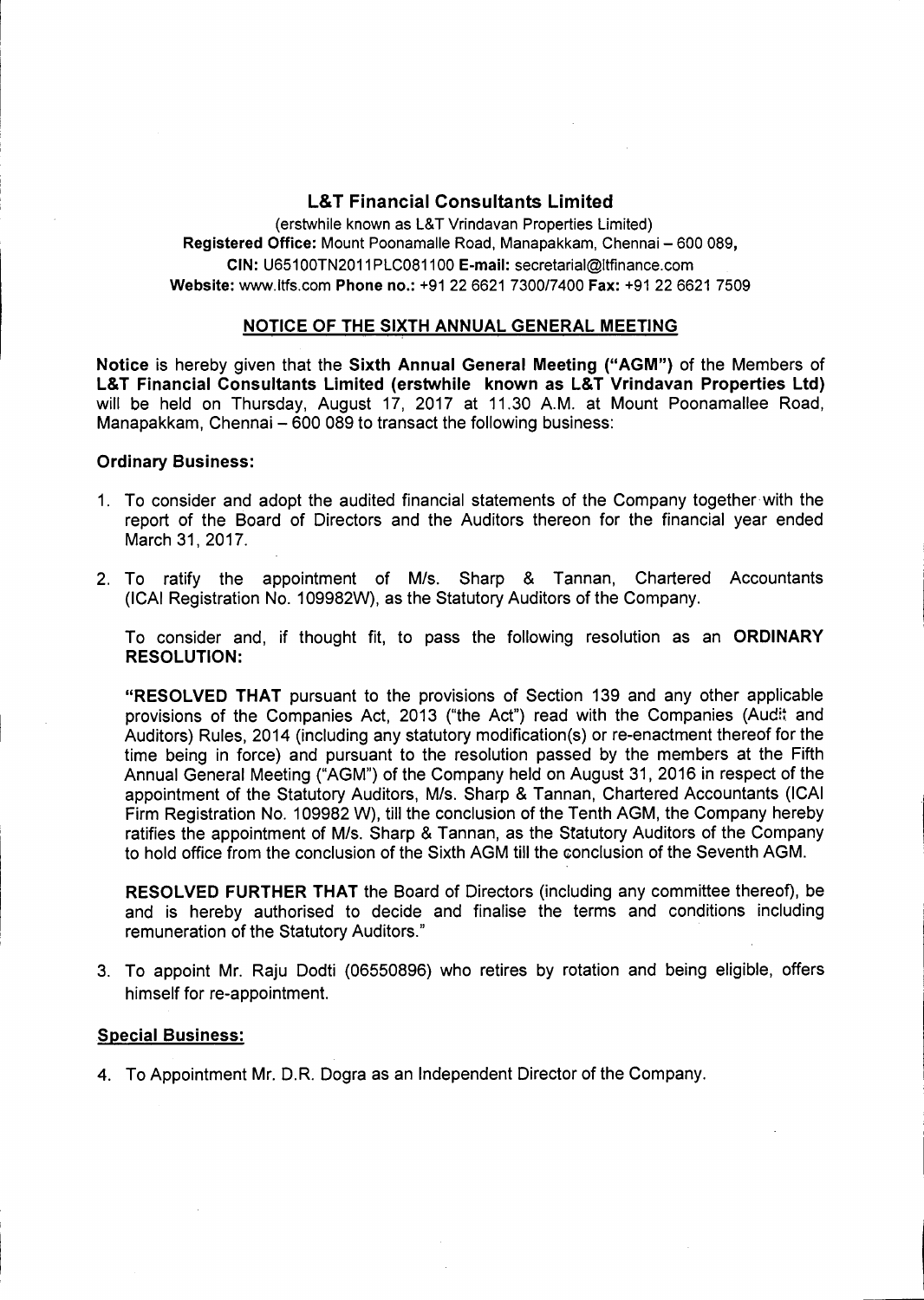To consider and, if thought fit, to pass the following resolution as an **ORDINARY RESOLUTION:**

"RESOLVED THAT pursuant to the provisions of Section 149, 152, 161 and any other applicable provisions of the Companies Act, 2013 ("the Act") and the Rules made thereunder (including any statutory modification(s) or re-enactment thereof for the time being in force) read with Schedule IV to the Act, Mr. D.R. Dogra (DIN: 00226775), who was appointed as an Additional Director of the Company with effect from July 7, 2017 and holds office up to the date of this Annual General Meeting of the Company, and is eligible for appointment and in respect of whom the Company has received a notice under the provisions of Section 160 of the Act, proposing his candidature for the office of the Director, be and is hereby appointed as an Independent Director of the Company to hold office for a term of 5 years i.e. from July 7,2017 to July 6,2022.

**RESOLVED FURTHER THAT** any of the Directors of the Company, Manager, Company Secretary, Ms. Apurva Rathod, Mr. Amit Bhandari and Mr. Ankit Sheth be and are hereby authorized to make the requisite filings with the Registrar of Companies and to do all such acts, deeds, matters and things as may be deemed necessary to give effect to this Resolution and for the matters connected therewith or incidental thereto."

5. To consider and approve the limit for investments by the Company.

To consider and, if thought fit, to pass the following resolution as a **SPECIAL RESOLUTION:**

**"RESOLVED THAT** subject to the provisions of Section 186 of the Companies Act, 2013 ("the Act"), and other applicable provisions if any (including any statutory modification or reenactment thereof, for the time being in force), approval of the Members of the Company be and is hereby accorded to invest in securities of any other body corporate from time to time, such that the aggregate amount of investments in such securities (including any outstanding investments) does not exceed Rs. 160 Crore (Rupees One Hundred and Sixty Crore), at any given point of time;

**RESOLVED FURTHER THAT** in connection with the aforesaid, the Board/Committee of Directors be and is hereby authorized to do all such acts, deeds, matters and things as may be deemed necessary, desirable, proper or expedient for the purpose of giving effect to this Resolution and for matters connected therewith or incidental thereto.

By **Order of the Board of Directors** For **L&T Financial Consultants Limited (erstwhile known as L&T Vrindavan Properties Ltd)**

 $\cancel{\cong}$ 

Kailash Purohit **Company Secretary Date:** August 2,,2017 **Place:** Mumbai

 $\overline{\phantom{a}}$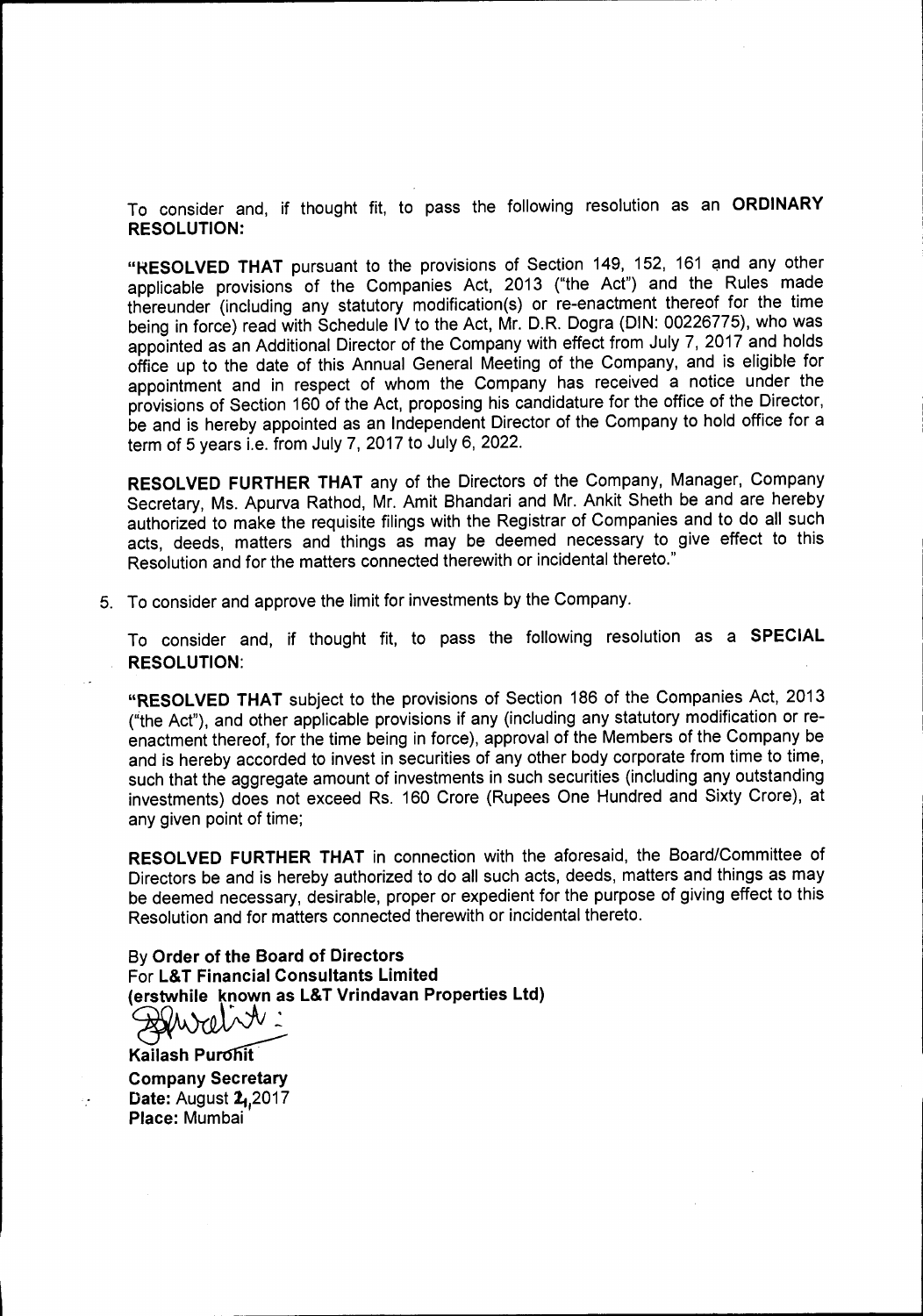#### **NOTES:**

I

- a) The Statement as required under Section 102 of the Companies Act, 2013("the Act") is annexed to the Notice.
- b) A MEMBER ENTITLED TO ATTEND AND VOTE AT THE FIFTH ANNUAL GENERAL MEETING ("AGM") IS ENTITLED TO APPOINT ONE OR MORE PROXIES TO ATTEND AND VOTE, INSTEAD OF HIMSELF!HERSELF AND THE PROXY NEED NOT BE A MEMBER OF THE COMPANY.

Pursuant to Section 105 of the Act and Rule 19 of the Companies (Management and Administration) Rules, 2014, a person can act as proxy on behalf of Members not exceeding fifty and holding in the aggregate not more than ten percent of the total share capital of the Company carrying voting rights. However, a Member holding more than ten percent of the total share capital of the Company carrying voting rights may appoint a single person as proxy and such person shall not act as proxy for any other person or Member. The instrument appointing a proxy should, however, be deposited at the Registered Office of the Company not less than forty eight hours before the commencement of the AGM.

- c) Members are requested to intimate change, if any, in their address to the Company at its Registered Office.
- d) All Proxy-holder should carry their identity card at the time of attending the Meeting.
- e) Proxies registers shall be made available for inspection during the period beginning twentyfour hours before the time fixed for the commencement of the Meeting and ending with the conclusion of the meeting. Inspection shall be allowed between 9.30 A.M. and 6.00 P.M.
- f) In case of joint holders attending the meeting, only such joint holder who is higher in the order of names will be entitled to vote.
- g) Corporate members intending to send their authorised representatives to attend the meeting are requested to send to the Company a certified copy of the Board resolution authorising their representative to attend and vote on their behalf at the meeting.
- h) The Members/ Proxies should fill the Attendance Slip for attending the Meeting.
- i) All documents referred to in the Notice are open for inspection at the Registered Office of the Company on all the working days, except Saturdays, Sundays and public holidays,. between 9.30 A.M. and 6.00 P.M. upto the date of the Annual General Meeting.
- j) Additional information of Directors and Key Managerial Personnel seeking appointment/ reappointment at the ensuing AGM, as required under Clause 1.2.5 of the SS-2, is annexed to the Notice.

 $\omega_{\rm T}$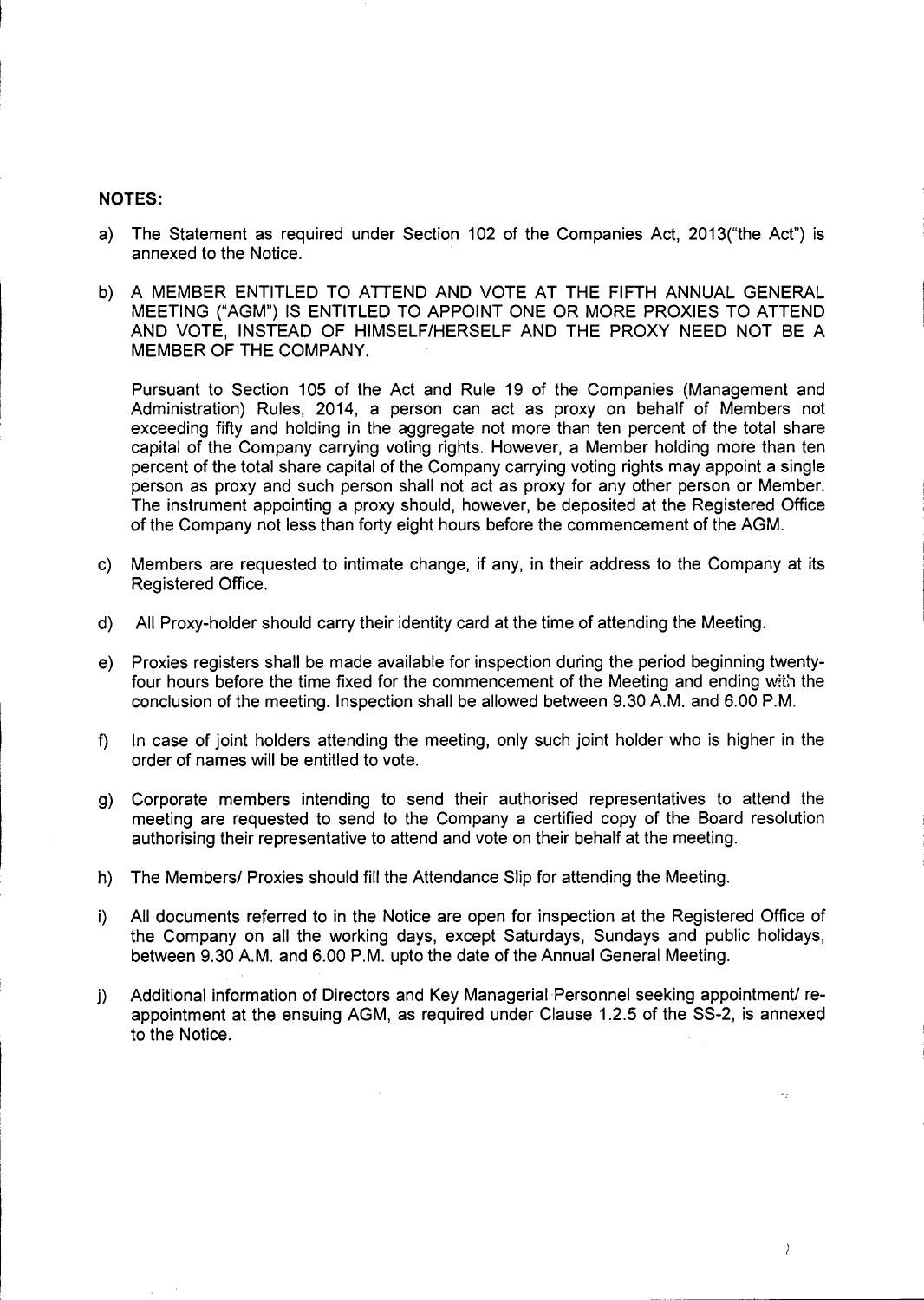## **ANNEXURE TO THE NOTICE**

#### **Item No 4:**

The Board has appointed Mr. Desh Raj Dogra (DIN: 00226775) as an Additional Director of the Company effective July 7, 2017 in accordance with the provisions of Section 161 of the Companies Act, 2013 ("the Act"). Mr. Dogra holds office as a Director till the date of this Annual General Meeting. Since, Mr. Dogra possesses the relevant expertise and experience and fulfils the criteria applicable to Independent Director as stated in Section 149 (6) of the Act, the Board recommends Mr. Dogra's appointment as an Independent Director of the Company. Section 149(10) of the Act restricts the tenure of Independent Director to two terms of up to ten years, with a single term not exceeding five years. In compliance with Section 149 of the Act, it is proposed to appoint Mr. Dogra as an Independent Director of the Company to hold office for a term of 5 years i.e. from July 7, 2017 to July 6, 2022.

Mr. D. R. Dogra has around 39 years of experience, mainly in the domain of banking and credit rating.

He was the Managing Director & CEO of CARE Ratings from August 2009 to August 2016. He transformed the company after taking over as Managing Director and made CARE the second largest rating agency in the country. He led the listing of the Company in 2012. Before being named the MD & CEO, he served as the Deputy Managing Director of CARE from June 2008 onwards. He was one of the first employees of CARE when he joined as Deputy General Manager in 1993.

Before that, he was working with Department of Agriculture, H.P. Government in 1977-78 followed by 15 years' service with Dena Bank in various capacities in credit and business development & planning at various locations.

He has Master's degree in Business Administration (Finance) from Faculty of Management Studies, University of Delhi and a Bachelor's and Master's degree in Agriculture from Himachal Pradesh University and he is a certified associate of Indian Institute of Bankers.

The Company has received a notice along with the deposit of Rs. *1,00,0001-* in accordance with the provisions of Section 160 of the Act, proposing the candidature of Mr. Dogra for the office of Independent Director.

In the opinion of the Board, Mr. Dogra fulfils the conditions specified in the Act and he is independent of the Management. For the information of Members, the Company has received a declaration from Mr. Dogra that he is not disqualified to be appointed as an Independent Director under the Act.

The Board is of the view that the Company would greatly benefit from the rich and varied experience of Mr. Dogra and accordingly recommends the Ordinary Resolution set forth in Item No. 4 of the Notice for approval of the Members.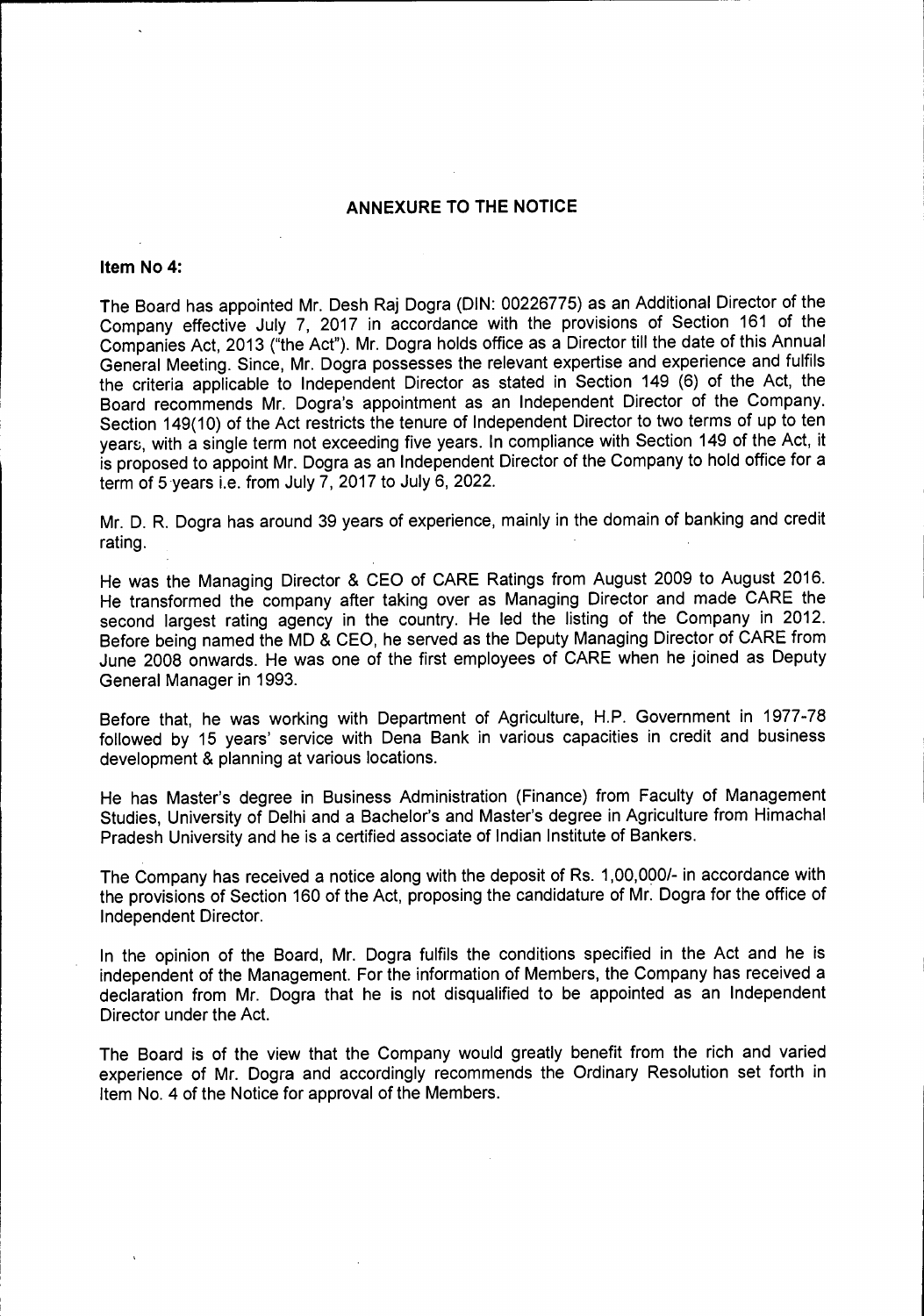Save and except Mr. Dogra being the appointee, none of the Directors or Key Managerial Personnel of the Company including their relatives is, in any way interested or concerned in the Resolution except to the extent of their shareholding, if any, in the Company.

#### **Item** NO.5:

The Company is registered with the Securities and Exchange Board of India ("SEBI") as a Category I Merchant Banker and in terms of the SEBI (Merchant Bankers Regulations), 1992, the Company proposes to undertake underwriting transactions.

As an underwriter, the Company may have to subscribe *I* invest in the securities of the issuer company in case the issue of securities is not subscribed up to the amount agreed for underwriting.

As per Section 186 (2) (c) of Companies Act 2013 ("the Act"), no company can acquire by way of subscription, purchase or otherwise, the securities of any other body corporate, exceeding sixty per cent of its paid-up share capital, free reserves and securities premium account or one hundred per cent of its free reserves and securities premium account, whichever is more, without the prior approval of the members by means of a special resolution passed at a general meeting.

The total of the paid-up share capital (Rs. 18.75 Crores), free reserves (Rs. 54.03 Crores) and securities premium account (NIL) of the Company is Rs. 72.78 Crores.

Basis the aforesaid, the maximum amount the Company can invest without the approval of the Members is Rs. 54.03 Crore (i.e. 100% of its free reserves).

In view of the proposal to undertake underwriting business, it is proposed to seek approval of Members under the provisions of section 186 of the Act, such that the aggregate amount of investments (including any outstanding investments) in securities of any other body corporate does not exceed Rs. 160 Crore.

The Board has approved the proposal and recommends the Special Resolution set forth in Item NO.5 of the Notice for approval of the Members.

None of the Directors or Key Managerial Personnel of the Company including their relatives are interested or concerned in the Resolution except to the extent of their shareholding, if any, in the Company.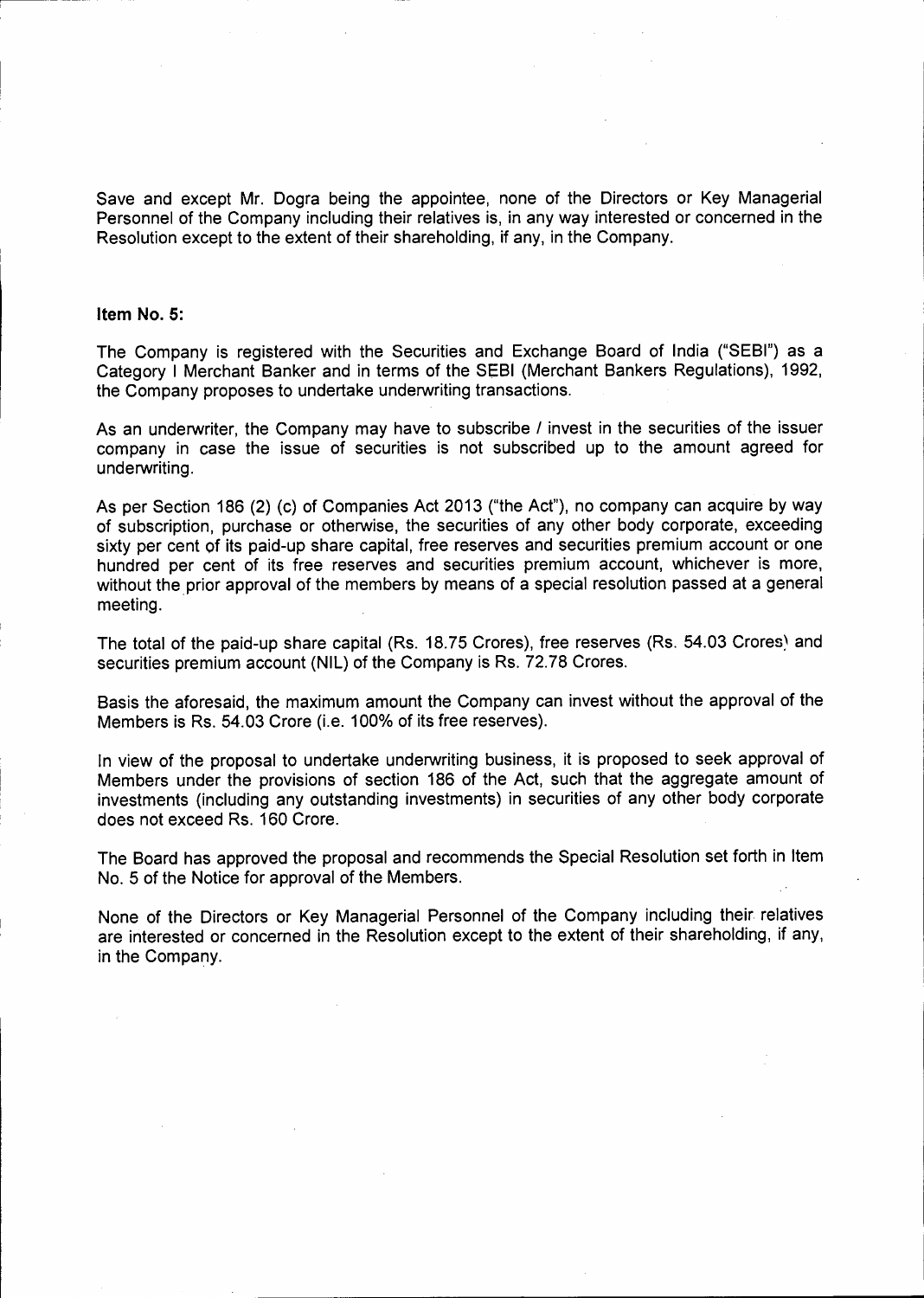**Additional information of Directors and Manager seeking appointmentlre-appointment at the Sixth Annual General Meeting pursuant to Secretarial Standard 2 on General Meetings:**

| <b>Name of the Director</b>                                                                               | Mr. Raju Dodti                                                                                                                                                                                                                                                                                                                                                                                     | Mr. Desh Raj Dogra                                                                                                                                                                                                                                                                                                         |
|-----------------------------------------------------------------------------------------------------------|----------------------------------------------------------------------------------------------------------------------------------------------------------------------------------------------------------------------------------------------------------------------------------------------------------------------------------------------------------------------------------------------------|----------------------------------------------------------------------------------------------------------------------------------------------------------------------------------------------------------------------------------------------------------------------------------------------------------------------------|
| <b>Date of Birth</b>                                                                                      | June 3, 1972                                                                                                                                                                                                                                                                                                                                                                                       | September 21, 1954                                                                                                                                                                                                                                                                                                         |
| <b>Qualifications</b>                                                                                     | Bachelor's degree in law from<br>a)<br>the Government Law College,<br>Mumbai University<br>degree<br>b) Bachelor's<br>in.<br>Commerce from the Mumbai<br>University                                                                                                                                                                                                                                | a) Master's<br>degree<br>in.<br>Administration<br><b>Business</b><br>(Finance) from Faculty of<br>Management<br>Studies,<br>University of Delhi<br>Certified associate of Indian<br>b)<br><b>Institute of Bankers</b><br>c) Bachelor's and<br>Master's<br>degree in Agriculture from<br>Pradesh<br>Himachal<br>University. |
| Date of appointment on<br>the Board                                                                       | April 28, 2016                                                                                                                                                                                                                                                                                                                                                                                     | July 7,2017                                                                                                                                                                                                                                                                                                                |
| Remuneration                                                                                              | $N.A.$ <sup>(1)</sup>                                                                                                                                                                                                                                                                                                                                                                              | (2)                                                                                                                                                                                                                                                                                                                        |
| <b>Experience/Brief Profile</b>                                                                           | Mr. Raju Dodti has more than 18<br>years of experience in advising<br>on legal matters in various areas<br>such as private equity, wholesale<br>banking and treasury borrowings.<br>Prior to joining L&T Finance<br>Holdings, he was associated with<br>IDFC, Rabo India Finance (a<br>subsidiary of Rabo Bank), ABN<br>N.V.,<br>Bank<br>Societe<br><b>AMRO</b><br>Generale and Global Trust Bank. | mentioned<br>the<br>in<br>As<br>explanatory statement.                                                                                                                                                                                                                                                                     |
| <b>Terms and conditions</b><br>of<br>appointment<br>Ι<br>reappointment                                    | Appointed as a Director liable to<br>retire by rotation.                                                                                                                                                                                                                                                                                                                                           | Appointed as an Independent<br>Director for a period of 5 years<br>i.e. from July 7, 2017 to July 6,<br>2022.                                                                                                                                                                                                              |
| Directorship held in other   1. L&T<br><b>Companies</b><br>(excluding<br>foreign companies) as on<br>date | <b>Distribution</b><br>Access<br><b>Services Limited</b><br>Corporation<br>2. Bhoruka Power<br>Limited<br>3. Mudit Cement Private Limited<br>4. L&T Trustee Company Private<br>Limited                                                                                                                                                                                                             | <b>L&amp;T Finance Limited</b><br>1.<br>2.<br>S Chand and Company<br>Limited<br><b>Welspun Corp Limited</b><br>3.<br><b>G R Infra Projects Limited</b><br>4.<br><b>Mercator Limited</b><br>5.<br>Capital<br>Capri<br>Global<br>6.<br>Limited                                                                               |

 $\frac{1}{2} \sum_{i=1}^{n} \frac{1}{i} \frac{1}{i}$ 

 $\sim$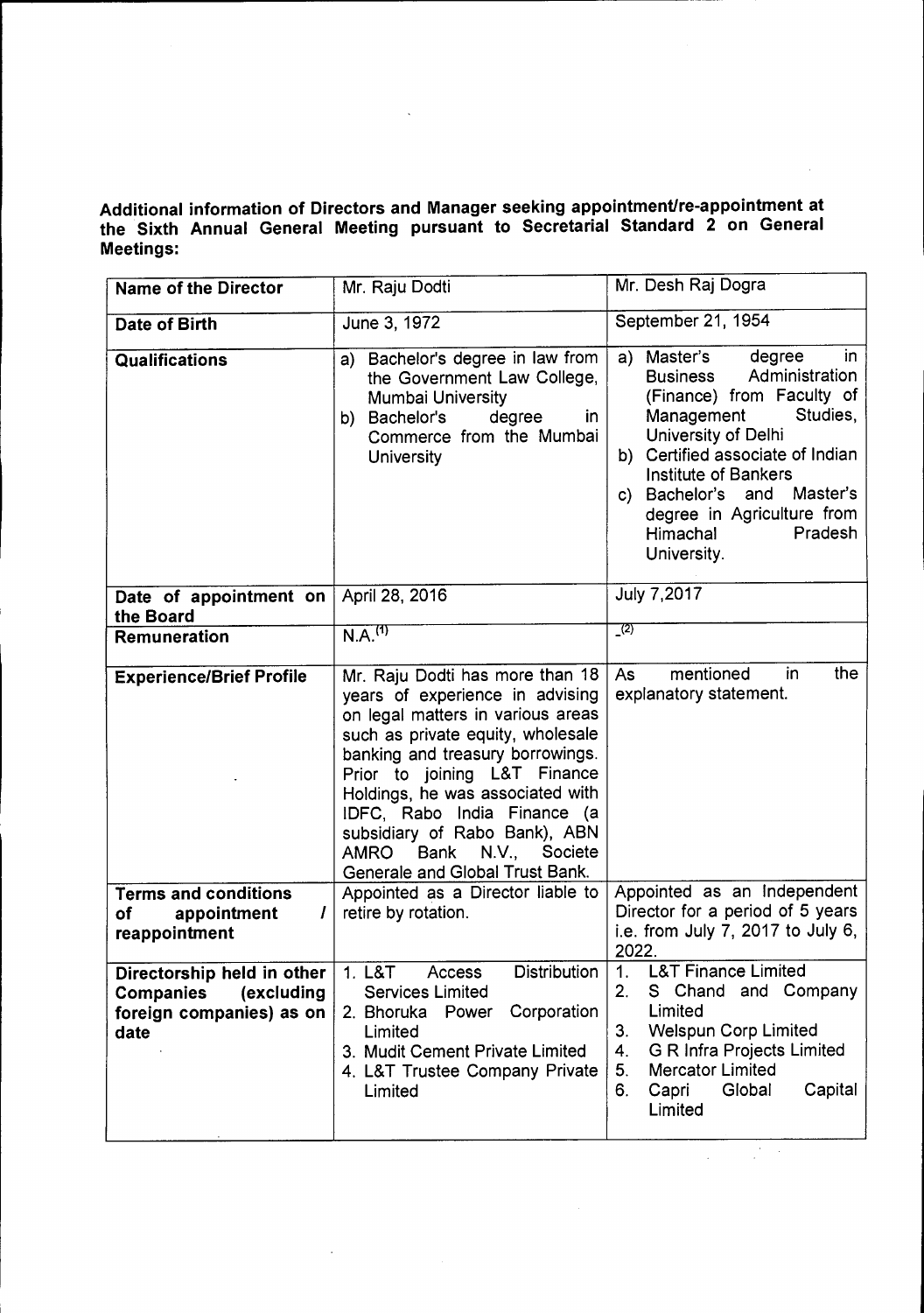| <b>Memberships</b><br>of <sub>l</sub><br>committees<br>across<br>companies<br>(only<br><b>Statutory Committees as</b><br>required to be constituted<br>under<br>Act<br>the<br>considered) | <b>Audit Committee</b><br>1. L&T Access<br><b>Distribution</b><br><b>Services Limited</b><br>Corporate<br>Social<br><b>Responsibility Committee</b><br>2. L&T Financial Consultants<br>Limited | Micro / Finance<br>7.<br>Asirvad<br>Limited<br>8.<br><b>Sintex Plastics Technology</b><br>Limited<br>9. AMPL Clean Tech Private<br>Limited<br>10. SK Restaurants Private<br>Limited<br>11. ITI Mutual Fund Trustee<br><b>Private Limited</b><br>12. Vikas Publishing House<br><b>Private Limited</b><br><b>Risk</b><br>&<br>13. Brickwork<br>Management<br>Investment<br><b>Solutions Private Limited</b><br>14. M Power Microfinance<br><b>Private Limited</b><br>15. Sansaar Housing Finance<br>Limited<br>16. Shakti<br>Finvest<br>Private<br>Limited<br><b>Audit Committee</b><br>1. S. Chand and Company<br>Limited<br>Micro<br>2. Asirvad<br>Finance<br>Limited<br>3.<br>Mercator Limited<br>Publishing<br>House<br>4. Vikas<br><b>Private Limited</b><br>5. L&T Financial Consultants |
|-------------------------------------------------------------------------------------------------------------------------------------------------------------------------------------------|------------------------------------------------------------------------------------------------------------------------------------------------------------------------------------------------|----------------------------------------------------------------------------------------------------------------------------------------------------------------------------------------------------------------------------------------------------------------------------------------------------------------------------------------------------------------------------------------------------------------------------------------------------------------------------------------------------------------------------------------------------------------------------------------------------------------------------------------------------------------------------------------------------------------------------------------------------------------------------------------------|
|                                                                                                                                                                                           |                                                                                                                                                                                                | Limited                                                                                                                                                                                                                                                                                                                                                                                                                                                                                                                                                                                                                                                                                                                                                                                      |
|                                                                                                                                                                                           |                                                                                                                                                                                                | <b>Nomination</b><br>and<br><b>Remuneration Committee</b><br>1. L&T Financial Consultants<br>Limited                                                                                                                                                                                                                                                                                                                                                                                                                                                                                                                                                                                                                                                                                         |
| the<br>Shareholding<br>in<br><b>Company (Equity)</b>                                                                                                                                      | held<br>jointly<br>with<br>$\mathbf 1$<br>share<br><b>L&amp;T Finance Holdings Limited</b>                                                                                                     | $\tilde{\phantom{a}}$                                                                                                                                                                                                                                                                                                                                                                                                                                                                                                                                                                                                                                                                                                                                                                        |
| <b>Relationship with other</b><br>Directors/Manager/Key<br><b>Managerial Personnel</b>                                                                                                    | $\blacksquare$                                                                                                                                                                                 |                                                                                                                                                                                                                                                                                                                                                                                                                                                                                                                                                                                                                                                                                                                                                                                              |

 $\mathcal{L}^{\text{max}}_{\text{max}}$ 

 $\label{eq:2.1} \frac{1}{\sqrt{2}}\left(\frac{1}{\sqrt{2}}\right)^{2} \left(\frac{1}{\sqrt{2}}\right)^{2} \left(\frac{1}{\sqrt{2}}\right)^{2} \left(\frac{1}{\sqrt{2}}\right)^{2} \left(\frac{1}{\sqrt{2}}\right)^{2} \left(\frac{1}{\sqrt{2}}\right)^{2} \left(\frac{1}{\sqrt{2}}\right)^{2} \left(\frac{1}{\sqrt{2}}\right)^{2} \left(\frac{1}{\sqrt{2}}\right)^{2} \left(\frac{1}{\sqrt{2}}\right)^{2} \left(\frac{1}{\sqrt{2}}\right)^{2} \left(\$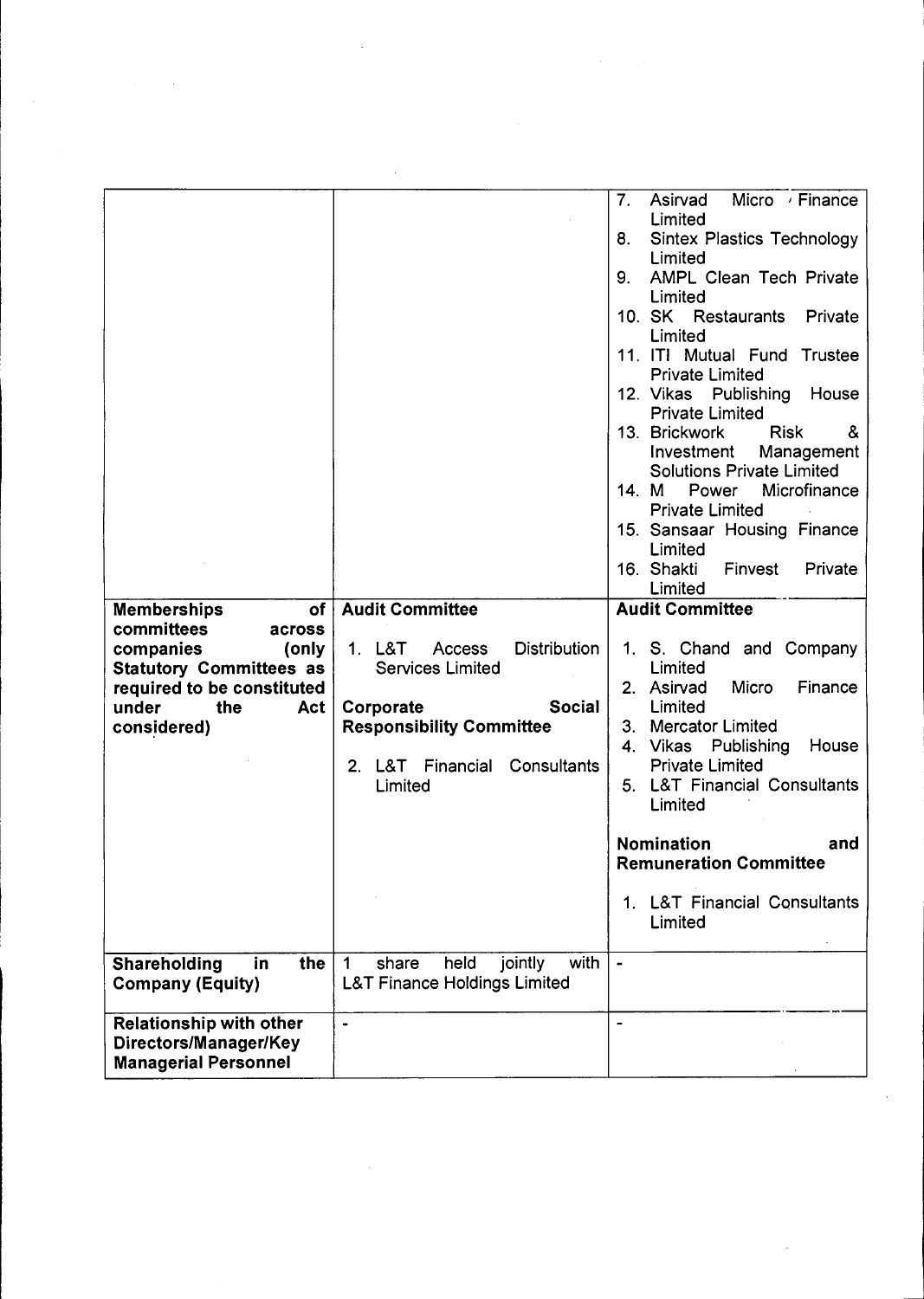| ∣ Number<br>ΩŤ                           | Board   Five | $^{\prime}$ N.A. |
|------------------------------------------|--------------|------------------|
| $^{\rm t}$ meetings attended during $_1$ |              |                  |
| the FY 2016-17 $\,$                      |              |                  |

••

(1) *Mr. Raju Dodti being in the services of L& T Financial Services Group is not paid any commission or sitting fees separately for attending the meetings of the Board and/or any Committee of the Company.*

*(21No remuneration was drawn by Mr. Desh Raj Dogra* as *he was appointed on July* 7, *2017 i.e. after financial year 2016-17. The aforementioned Director is entitled to receive sitting fees and commission paid to Non-Executive Directors.*

**By Order of the Board of Directors For L&T Financial Consultants Limited** (erstwhile known as L&T Vrindavan Properties Ltd)

Kailash Purohit **CompanY Secretary**

**Date: August t. <sup>2017</sup> Place: Mumbai '**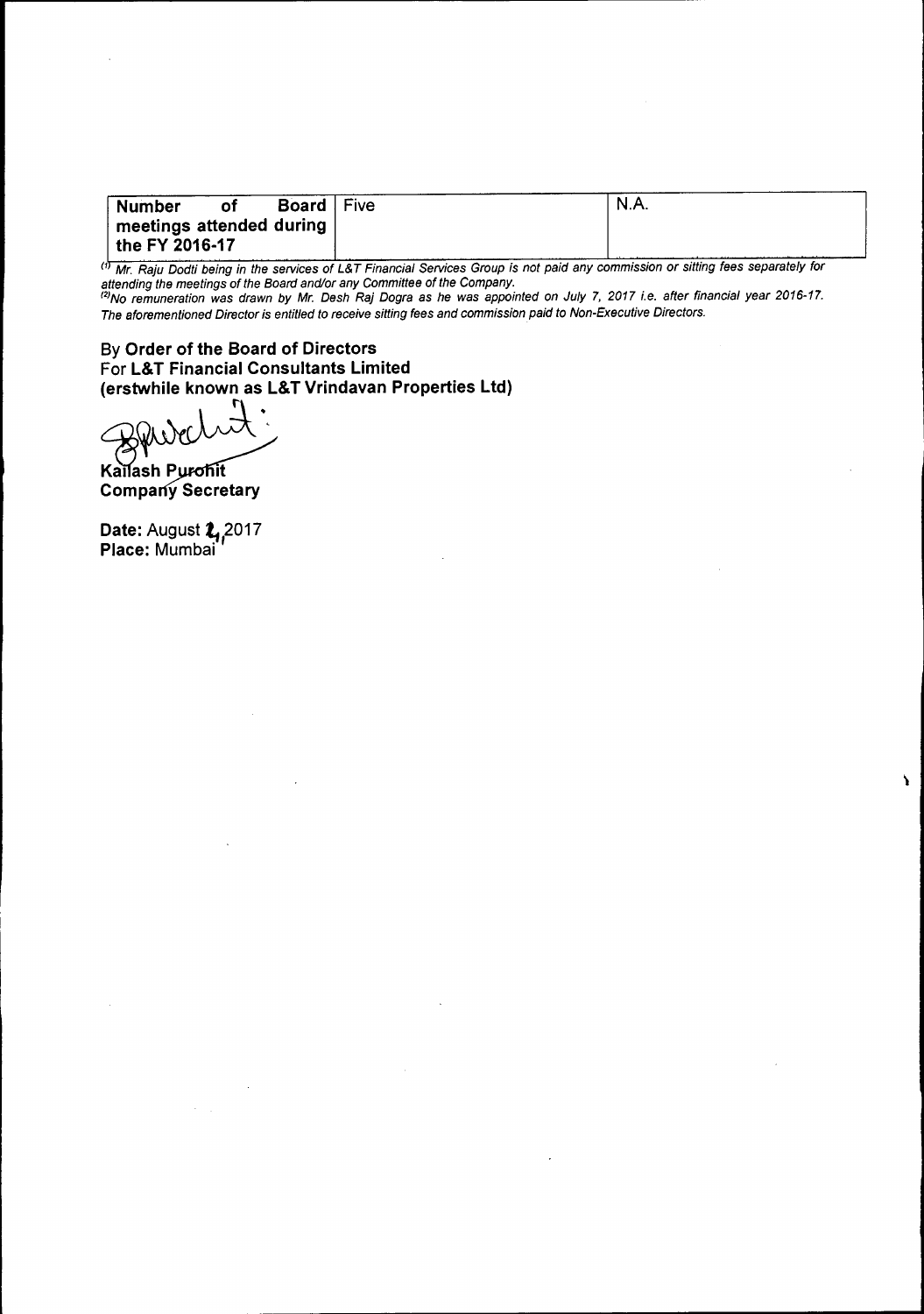# L&T Financial Consultants Limited

(erstwhile known as L&T Vrindavan Properties Limited) Registered Office: Mount Poonamalle Road, Manapakkam, Chennai - 600 089, CIN: U651 00TN2011 PLC0811 00; E-mail: [secretarial@ltfinance.com;](mailto:secretarial@ltfinance.com;) Website: [www.ltfs.com;](http://www.ltfs.com;) Phone no.: +91 22 621 5000; Fax: +91 22 6212 5555

## ATTENDANCE SLIP

# SIXTH ANNUAL GENERAL MEETING - THURSDAY, AUGUST 17, 2017 AT 11.30 A.M.

| PLEASE COMPLETE THIS ATTENDANCE SLIP |
|--------------------------------------|
| AND HAND OVER AT THE ENTRANCE OF THE |
| <b>MEETING HALL</b>                  |
|                                      |

I certify that I am a registered member/proxy for the registered member of the Company.

I hereby record my presence at the Sixth Annual General Meeting of the Company at Mount Poonamallee Road, Manapakkam, Chennai - 600 089 on Thursday, August 17, 2017 at 11.30 a.m.

First / Sole holder / Proxy Second holder / Proxy Third holder / Proxy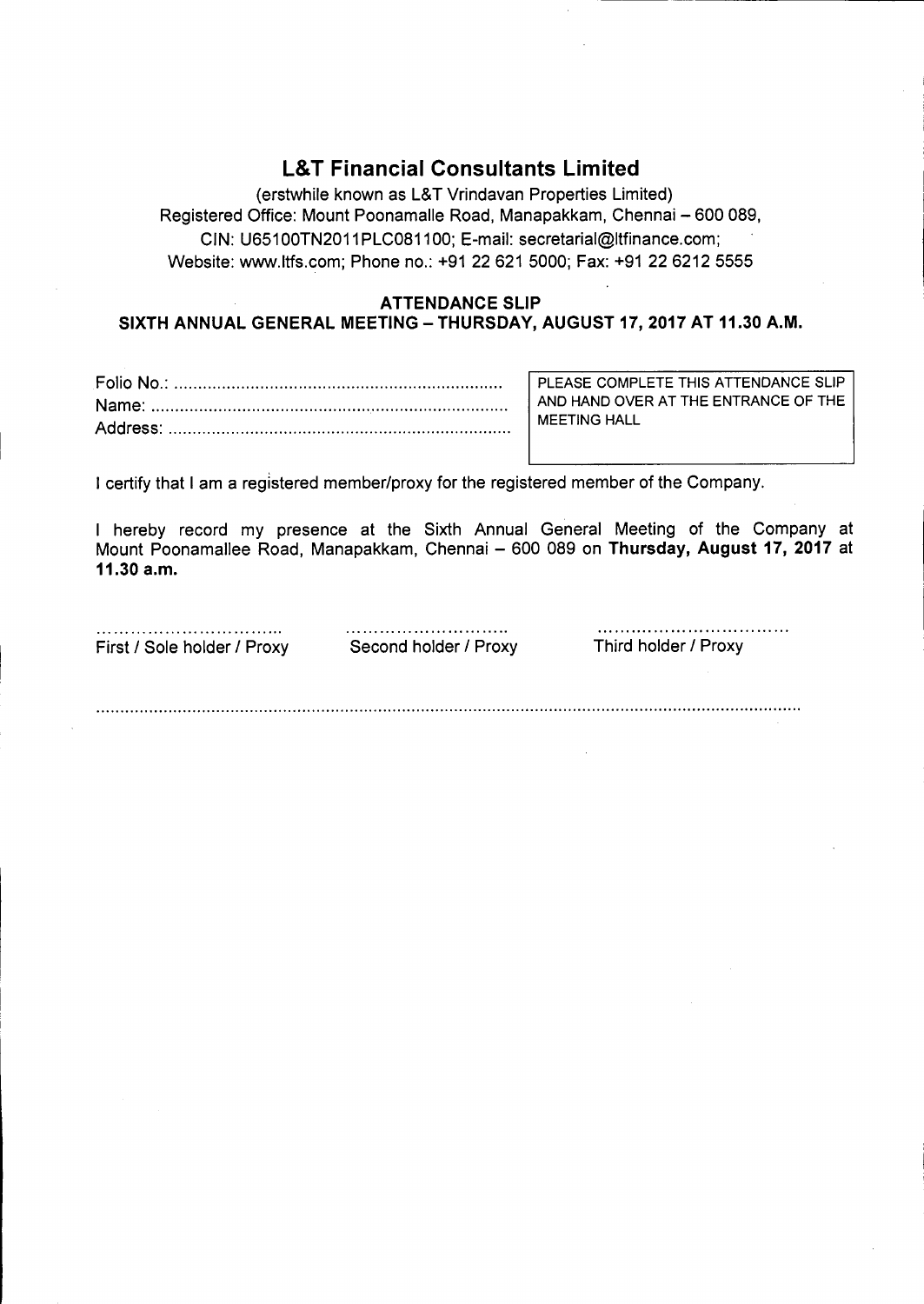# **L&T Financial Consultants Limited**

(erstwhile known as L&T Vrindavan Properties Limited) Registered Office: Mount Poonamalle Road, Manapakkam, Chennai - 600 089, CIN: U651 00TN2011 PLC0811 00; E-mail: [secretarial@ltfinance.com;](mailto:secretarial@ltfinance.com;) Website: [www.ltfs.com;](http://www.ltfs.com;) Phone no.: +91 22621 5000; Fax: +91 2262125555

## PROXY FORM

## Form No. MGT-11

[Pursuant to Section 105(6) of the Companies Act, 2013 and Rule 19(3) of the Companies (Management and Administration) Rules, 2014]

| Name of the member(s)                                                               | $\mathcal{L}^{(1)}$ . The communication of the communication of the communication of the communication of the communication of the communication of the communication of the communication of the communication of the communication                     |
|-------------------------------------------------------------------------------------|----------------------------------------------------------------------------------------------------------------------------------------------------------------------------------------------------------------------------------------------------------|
| Registered address<br>E-mail ID<br>Folio No./DP ID & Client ID :<br>hereby appoint: | $\mathcal{L} = \mathcal{L} \left( \mathcal{L} \right)$ , and an anomaly definition of the contract of the contract of the contract of the contract of the contract of the contract of the contract of the contract of the contract of the contract of th |
|                                                                                     |                                                                                                                                                                                                                                                          |
|                                                                                     |                                                                                                                                                                                                                                                          |
|                                                                                     |                                                                                                                                                                                                                                                          |

and whose signature(s) are appended below as my/our proxy to attend and vote (on a poll) for me/us and on my/our behalf at the Sixth Annual General Meeting of the Company, to be held At Mount Poonamallee Road, Manapakkam, Chennai - 600 089 on Thursday, August 17, 2017 at 11.30 A.M. and at any adjournment thereof in respect of such resolutions as are indicated below:

## Ordinary Business:

| Sr. No | <b>Resolution</b>                                                                                                                                                                                  |
|--------|----------------------------------------------------------------------------------------------------------------------------------------------------------------------------------------------------|
|        | To consider and adopt the audited financial statements of the Company along with the<br>report of the Board of Directors and the Auditors' thereon for the financial year ended<br>March 31, 2017. |
| 2.     | To ratify the appointment of M/s. Sharp & Tannan, Chartered Accountants (ICAI<br>Registration No. 109982W), as the Statutory Auditor of the Company.                                               |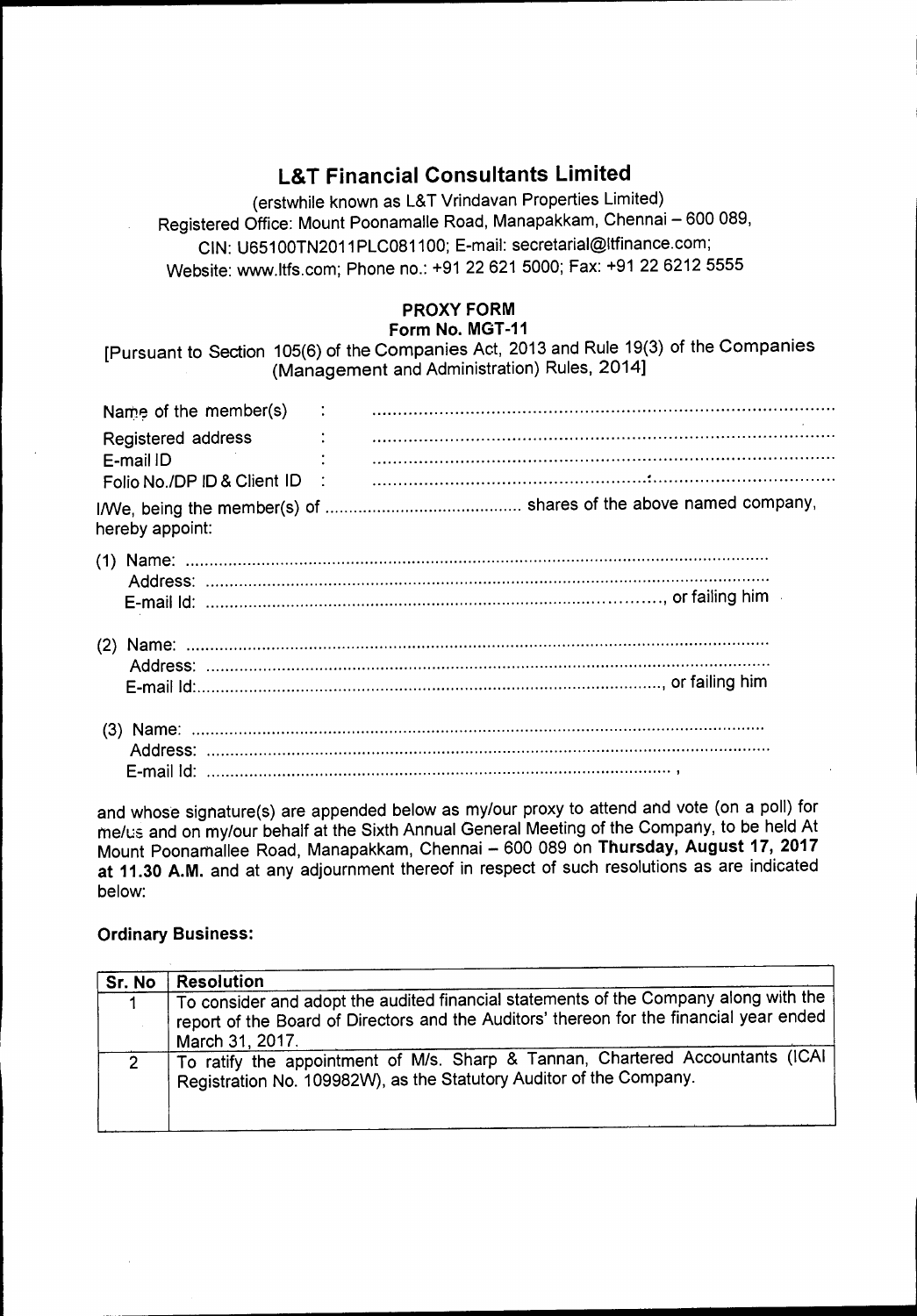| To appoint Mr. Raju Dodti who retires by rotation and being eligible, offers himself for |
|------------------------------------------------------------------------------------------|
| re-appointment.                                                                          |

## Special Business:

| Sr. No | $\vert$ Resolution                                                       |
|--------|--------------------------------------------------------------------------|
|        | Appointment of Mr. D.R. Dogra as an Independent Director of the Company. |
|        | To consider and approve the limit for investments by the Company.        |

|                             |                       | Signature of Shareholder | Affix<br>revenue<br>stamp of<br>Re.1 |  |
|-----------------------------|-----------------------|--------------------------|--------------------------------------|--|
| First / Sole holder / Proxy | Second holder / Proxy | Third holder / Proxy     |                                      |  |

## Note:

 $\sim 10^{11}$ 

 $\sim 10^7$ 

 $\mathcal{D}^{(1)}(\mathcal{E})$  , where  $\mathcal{E}^{(1)}(\mathcal{E})$  is  $\mathcal{E}^{(2)}(\mathcal{E})$ 

 $\mathcal{L}(\mathbf{x}) = \mathbf{y} \mathbf{z}$  ,  $\mathcal{L}(\mathbf{x}) = \mathcal{L}(\mathbf{x})$ 

 $\mathcal{L}$ 

1. This form of proxy in order to be effective should be duly completed and deposited at the Registered Office of the Company, not less than 48 hours before the commencemen of the Meeting.

 $\mathcal{L}_{\mathrm{H}}$  , and  $\mathcal{L}_{\mathrm{H}}$  , and  $\mathcal{L}_{\mathrm{H}}$ 

i, si